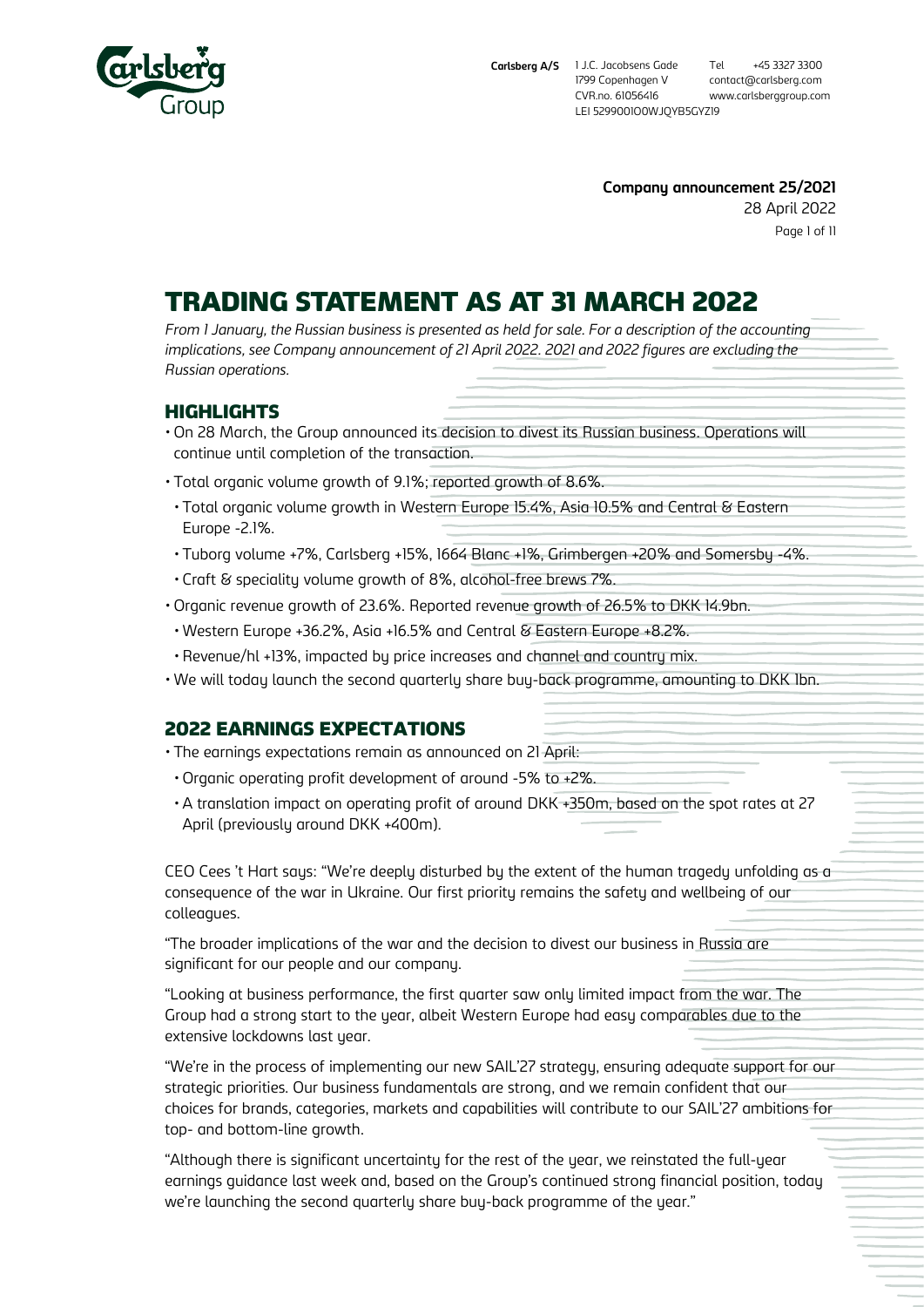

## **Contacts**

| Investor Relations: |               |
|---------------------|---------------|
| Peter Kondrup       | +45 2219 1221 |
| Iben Steiness       | +45 2088 1232 |

Media: +45 4179 1216

*For more news, follow Carlsberg Group on LinkedIn or sign up at www.carlsberggroup.com/subscribe*

Carlsberg will present the results at a conference call today at 9.30 a.m. CET (8.30 a.m. BST). Dial-in information and a slide deck are available on [www.carlsberggroup.com.](http://www.carlsberggroup.com/)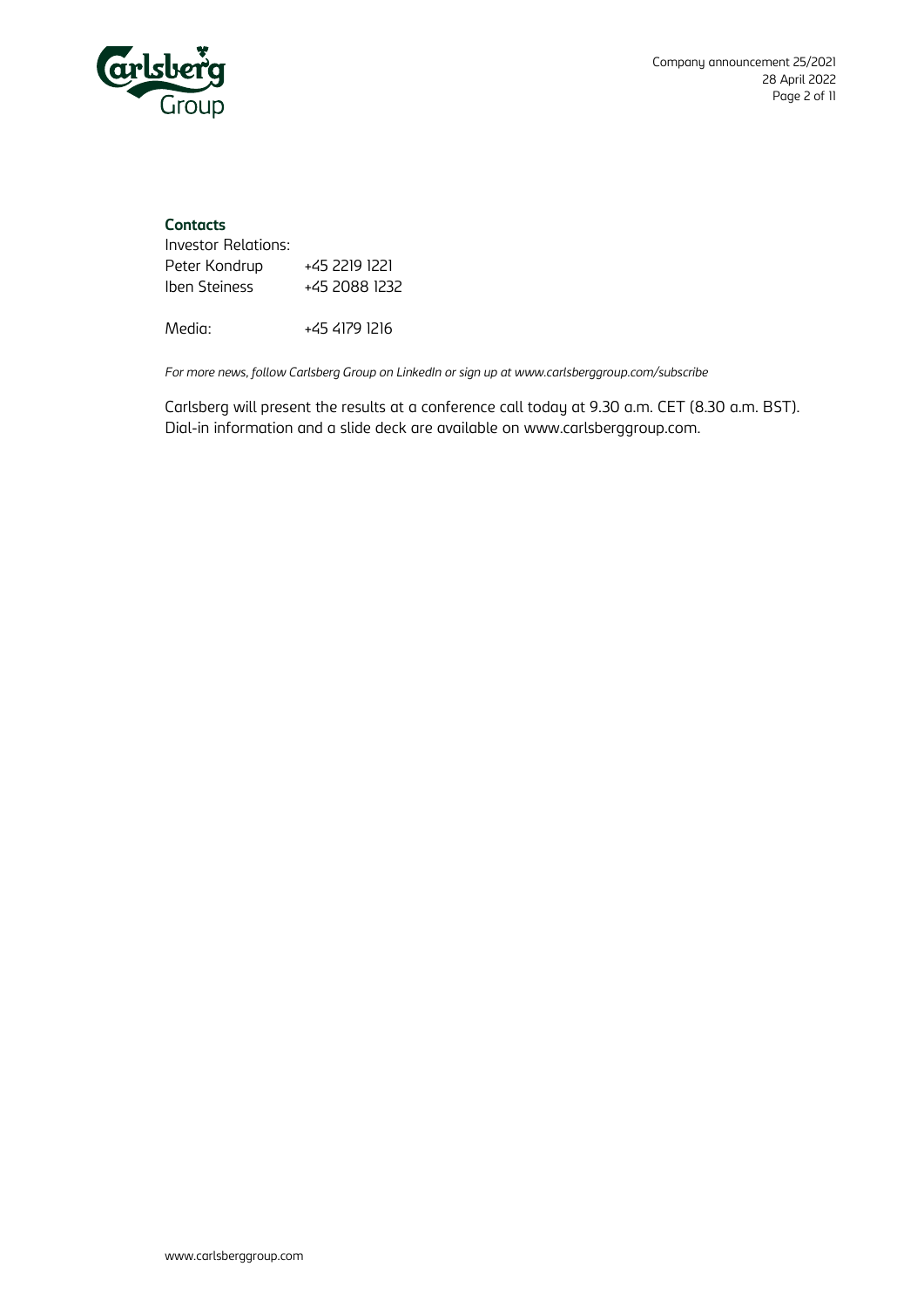

## FIRST-QUARTER REVIEW

Our business reported strong growth in the first quarter of 2022. In Western Europe, we achieved strong growth, albeit supported by easy comparables. In Asia, growth was broadly based, with good execution of the Chinese New Year activities. Volumes were slightly down in Central & Eastern Europe; excluding Ukraine, we delivered good volume growth.

Revenue grew organically by 23.6% due to organic volume growth of 9.1% and strong revenue/hl of +13%. The strong revenue/hl growth was driven by a combination of a positive channel mix resulting from the much improved on-trade channel compared with the beginning of 2021, a positive country mix and the implementation of price increases in several markets. Reported revenue grew by 26.5% to DKK 14.9bn. The currency impact was +3.8%, mainly as a result of strengthened Asian currencies. The -0.9% revenue impact from acquisitions was due to the deconsolidation of the business in Nepal from 1 January 2022.

Craft & speciality volumes grew by 8%, with strong growth in markets such as China, Malaysia, France, Switzerland, Denmark and the UK, while volumes were down in Poland and some export & licence markets. Alcohol-free brews grew by 7%. Strong growth in markets such as Poland, Switzerland, Sweden, Finland, France and some export & licence markets was partly offset by lower volumes in Norway and Ukraine.

Tuborg (+7%) and Carlsberg (+15%) saw good growth across the three regions. Double-digit growth rates for Tuborg in markets such as China, Denmark and Serbia were muted by lower volumes in India and Norway. Carlsberg volumes grew strongly in markets such as the UK, Malaysia, France, Sweden, Norway and export & licence markets, including Canada, Ireland and Israel. Growth for 1664 Blanc was modest at 1%, as double-digit growth in markets such as China, Malaysia and Denmark was offset by volume decline in Ukraine and South Korea. The 4% decline for Somersby was mainly due to a challenging market in Poland and declining volumes in export & licence markets. The 20% growth of Grimbergen was mainly driven by strong growth in France, which is the brand's largest market.

#### **WESTERN EUROPE**

Western Europe had a strong start to the year, supported by easy comparables due to the widespread restrictions and lockdowns in Q1 2021, and recovery of the on-trade channel during Q1 2022. Revenue grew organically by 36.2% as a result of total organic volume growth of 15.4% and revenue/hl of +18%. Reported revenue increased by 38.4% due to a positive impact from currencies.

Most markets saw strong double-digit volume growth, supported by the reopening of the on-trade channel during the quarter. Volumes in Poland, Germany and Norway declined. Volumes in Poland and Germany were impacted by soft beer markets and price increases, and in Norway by the reopening of the border with Sweden and fewer promotional activities.

The strong revenue/hl growth was driven by a positive channel mix from higher on-trade volumes, the implementation of price increases during the quarter, and country mix, with volume growth in higher-priced markets such as France, Switzerland and Denmark, and lower volumes in Poland, where revenue/hl is below the regional average.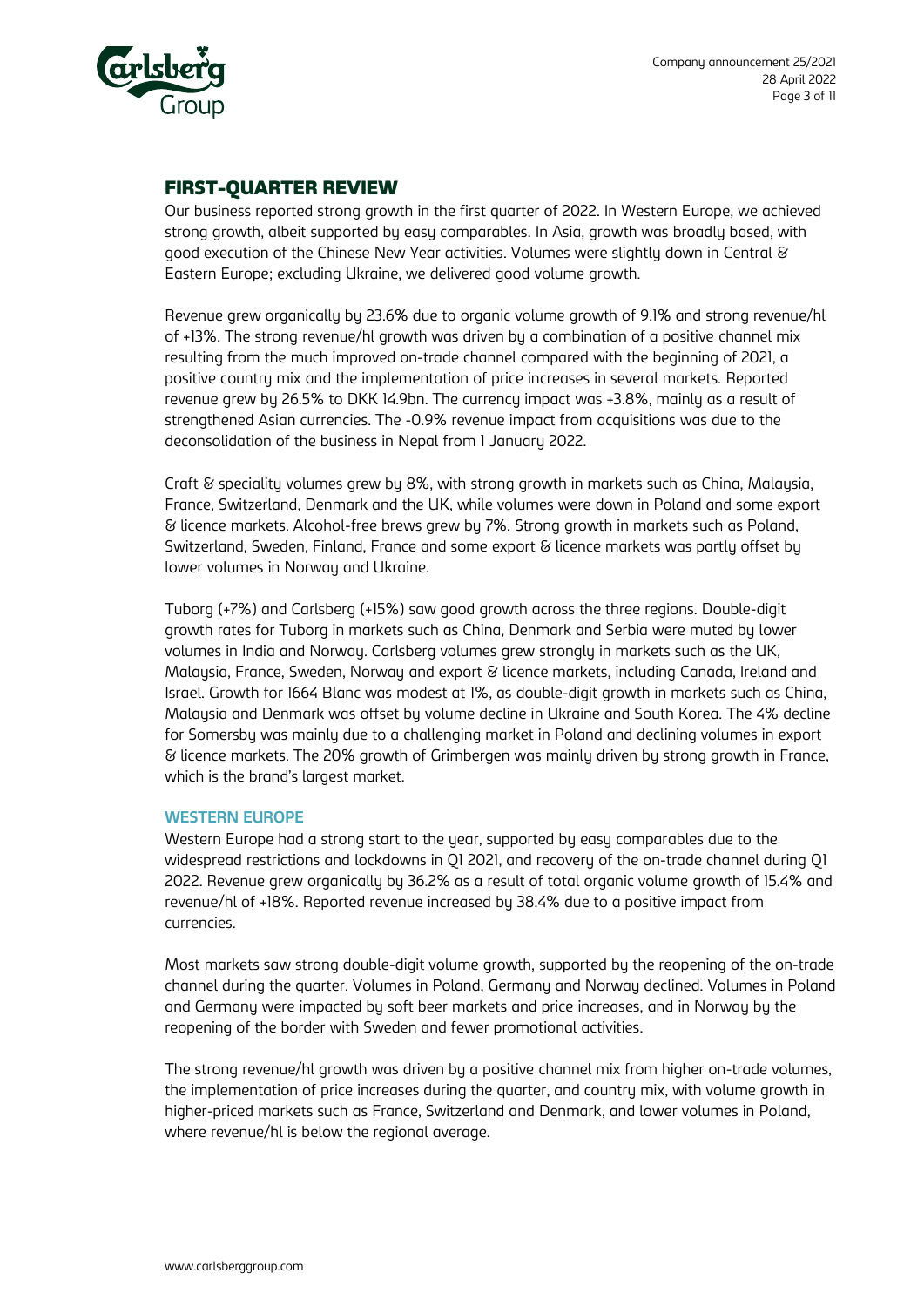

#### **ASIA**

Asia had a good start to the year. Revenue grew organically by 16.5%, driven by 10.5% organic volume growth and +5% revenue/hl. Reported revenue grew by 20.7% as a result of a currency impact of +6.3%, partly offset by net acquisitions of -2.1% due to the deconsolidation of the business in Nepal.

All markets except India and Hong Kong delivered organic volume growth. Our Chinese business delivered good execution of the Chinese New Year activities, with strong growth for the international and local premium portfolio. Our business in Laos benefited from the relaxation of restrictions and achieved record-high volumes, supported by both the beer and soft drinks business. In India, the first part of the quarter was impacted by the outbreak of the Omicron COVID variant but rebounded strongly in March.

The positive revenue/hl was supported by premiumisation and price increases.

#### **CENTRAL & EASTERN EUROPE**

As of 1 January 2022, Central & Eastern Europe figures are excluding the Russian business, following the decision to seek a full divestment of this business. See appendix for restated 2021 regional figures. The accounting impact of leaving Russia and the extraordinary situation in Ukraine is described in the Company announcement of 21 April.

Revenue in the region grew organically by 8.2%, as strong revenue/hl growth of 11% more than offset the organic volume decline of 2.1%. Reported revenue was up by 9.4% due to a positive currency impact of 1.2%. In Ukraine, volumes were impacted by the war, as operations were significantly reduced in March. For the quarter, volumes were down by almost 50%. Excluding Ukraine, volumes in the region grew by 8%.

Volumes in the south-eastern part of the region and in some export & licence markets benefited from the recovery of the on-trade channel, which was subject to restrictions and lockdowns in Q1 2021. Revenue/hl improved across markets due to price increases, country mix and, in some markets, recovery of the on-trade channel.

#### **RUSSIAN OPERATIONS HELD FOR SALE**

In Russia, volumes grew organically by 4% and revenue by 18%. If Russia were part of continuing operations and included in the Q1 2021 and 2022 figures, Group volumes would have increased organically by 8.3% and Group revenue organically by 23.1%.

We will ensure an orderly divestiture process. Until completion of the transaction, we will continue operations at the previously announced level to sustain the livelihood of the 8,400 Russian employees and their families.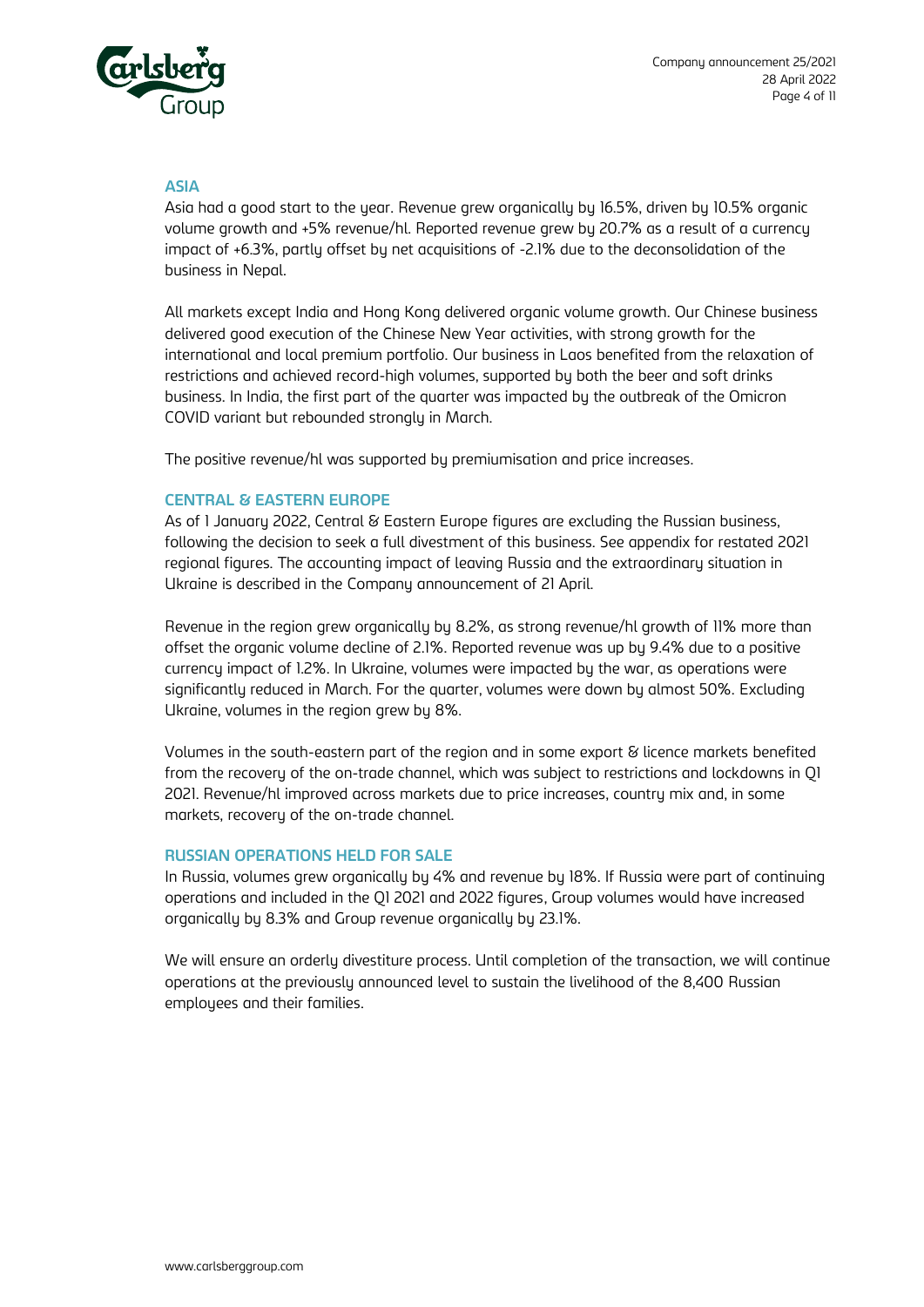

## UNCHANGED 2022 EARNINGS EXPECTATIONS

We maintain our earnings expectations as announced on 21 April. The earnings expectations are based on the restated 2021 operating profit of DKK 10,129m, which excludes the business in Russia, and including operating profit of DKK 0 from Ukraine from 24 February 2022:

• Organic operating profit development of around -5% to +2%.

Fully excluding the Ukrainian business in 2021 and 2022, the above guidance would change to:

• Organic operating profit development of around -1% to +7%.

It must be emphasised that the earnings expectations are significantly more uncertain than usual, as the development of the war in Ukraine; continued uncertainty on input costs; possible supply chain disruptions; the COVID-19 pandemic, including possible government actions, particularly in China; consumer sentiment; and the macroeconomic development may all have significant implications for business performance during the remainder of the year.

Based on the spot rates at 27 April, we assume a translation impact of around DKK +350m (previously around DKK +400m).

Other relevant assumptions are:

- Financial expenses, excluding currency losses or gains, are expected to be around DKK 550- 600m.
- The reported effective tax rate is expected to be around 22-23%.
- Capital expenditure at constant currencies is expected to be around DKK 4.5bn.

## SHARE BUY-BACK AND CANCELLATION OF SHARES

Following the share capital reduction on 12 April 2022, as a result of which 3,400,000 of Carlsberg's holding of B shares were cancelled, the total outstanding number of shares is 141,856,806.

The Group launched the first quarterly share buy-back programme of 2022 on 4 February. The buy-back was concluded on 22 April, when the Company had bought a total of 1,123,147 shares at a total value of DKK 1bn.

As stated in the Company announcement of 21 April, the Group's financial position and liquidity remain strong, despite the reclassification of our business in Russia. The write-down of the net assets related to the business in Russia is non-cash and will therefore not impact the Group's cash position. Based on the restated figures excluding Russia, net interest-bearing debt/EBITDA at year-end 2021 would have been approximately 1.37x, well under our financial leverage target of below 2x. In addition, in March 2022 we established a 1-year bank loan of EUR 500m and in April we recommitted our EUR 2bn committed revolving credit facility, which expires in 2026 and is currently undrawn.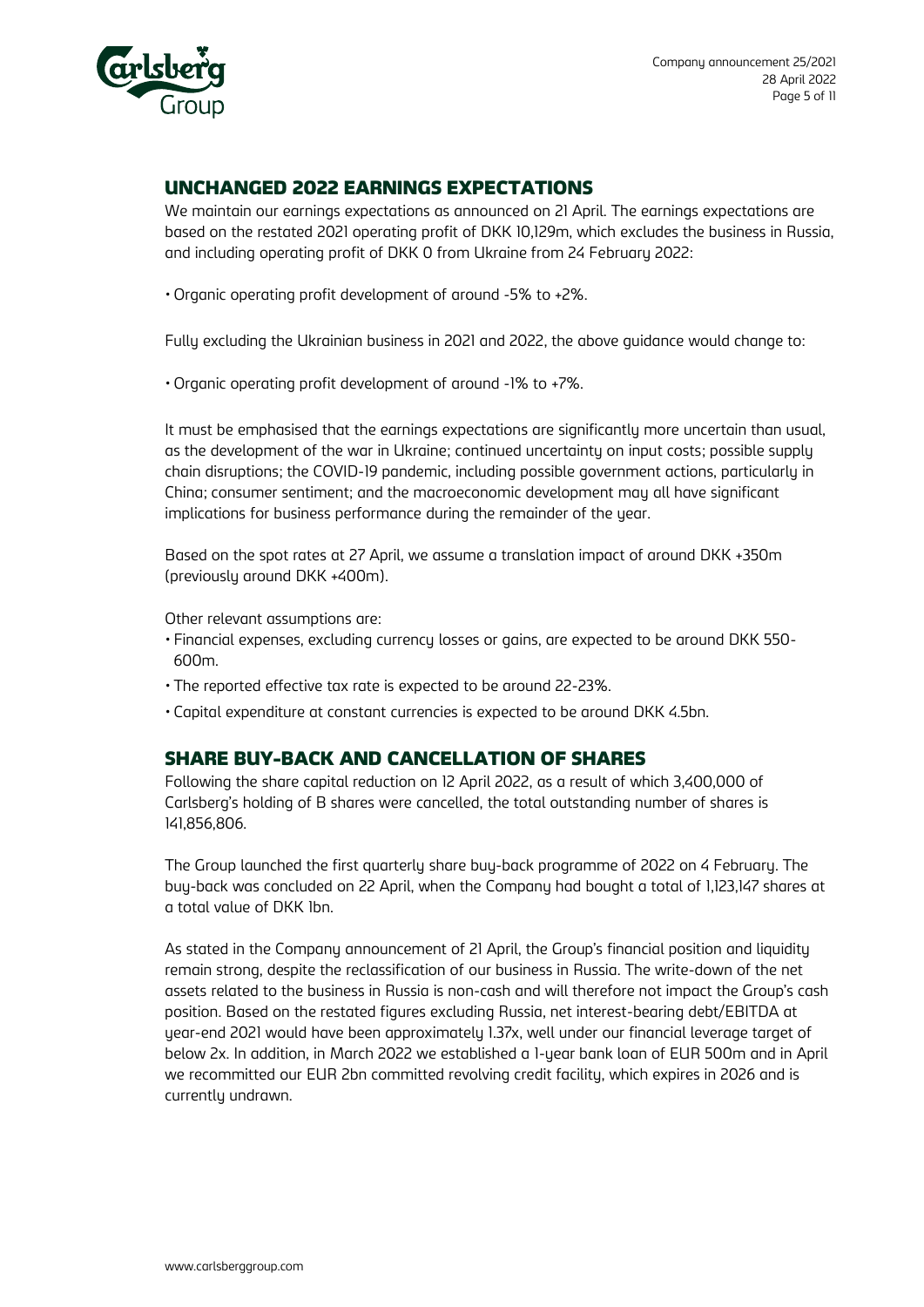

Based on this continued strong financial position, the Group will today initiate the second quarterly buy-back programme, with the intention of buying back Carlsberg B shares amounting to DKK 1bn up until 12 August.

The size of subsequent share buy-backs will be determined on a quarterly basis, with information on the next quarterly share buy-back programme being provided on 17 August in connection with the H1 results announcement.

The share buy-back programme will be executed in accordance with Article 5 of Regulation No 596/2014 of the European Parliament and Council of 16 April 2014 (MAR) and the Commission Delegated Regulation (EU) 2016/1052, also referred to as the Safe Harbour Regulation. Carlsberg is entitled to suspend or terminate the programme at any time. Any such decision will be disclosed to the public in a Company announcement.

The purpose of the programme is primarily to reduce the Company's share capital and, in addition, meet obligations relating to the Group's share-based incentive programmes. At the Annual General Meeting in 2023, the Supervisory Board intends to propose that shares not used for hedging of the incentive programmes be cancelled.

The Carlsberg Foundation will participate pro rata based on the shares purchased in the programme. The Foundation will transfer shares on a weekly basis at a price equal to the volumeweighted average weekly share price of B shares repurchased by Carlsberg under the share buyback programme. The price shall not deviate by more than 10% from the price quoted on Nasdaq Copenhagen at the time of purchase.

The Carlsberg Group has appointed Skandinaviska Enskilda Banken, Danmark, filial af Skandinaviska Enskilda Banken AB (publ), Sverige ("SEB"), as lead manager to execute the programme independently and without influence from Carlsberg, as required by the Safe Harbour Regulation. Under the agreement, SEB will repurchase B shares during the trading period, which runs from 28 April 2022 to 12 August 2022. The maximum number of shares that may be repurchased on a single business day is 25% of the average daily trading volume of Carlsberg B shares over the 20 trading days prior to the date of purchase at the trading venue on which the purchase is carried out. A maximum of 12 million Carlsberg B shares can be bought during the trading period. The Group will disclose the transactions under the share buy-back programme at least once every seven trading days.

## FINANCIAL CALENDAR

The financial year follows the calendar year, and the following schedule has been set for the remainder of 2022:

17 August H1 interim financial statement 28 September Capital Markets Day 27 October Q3 trading statement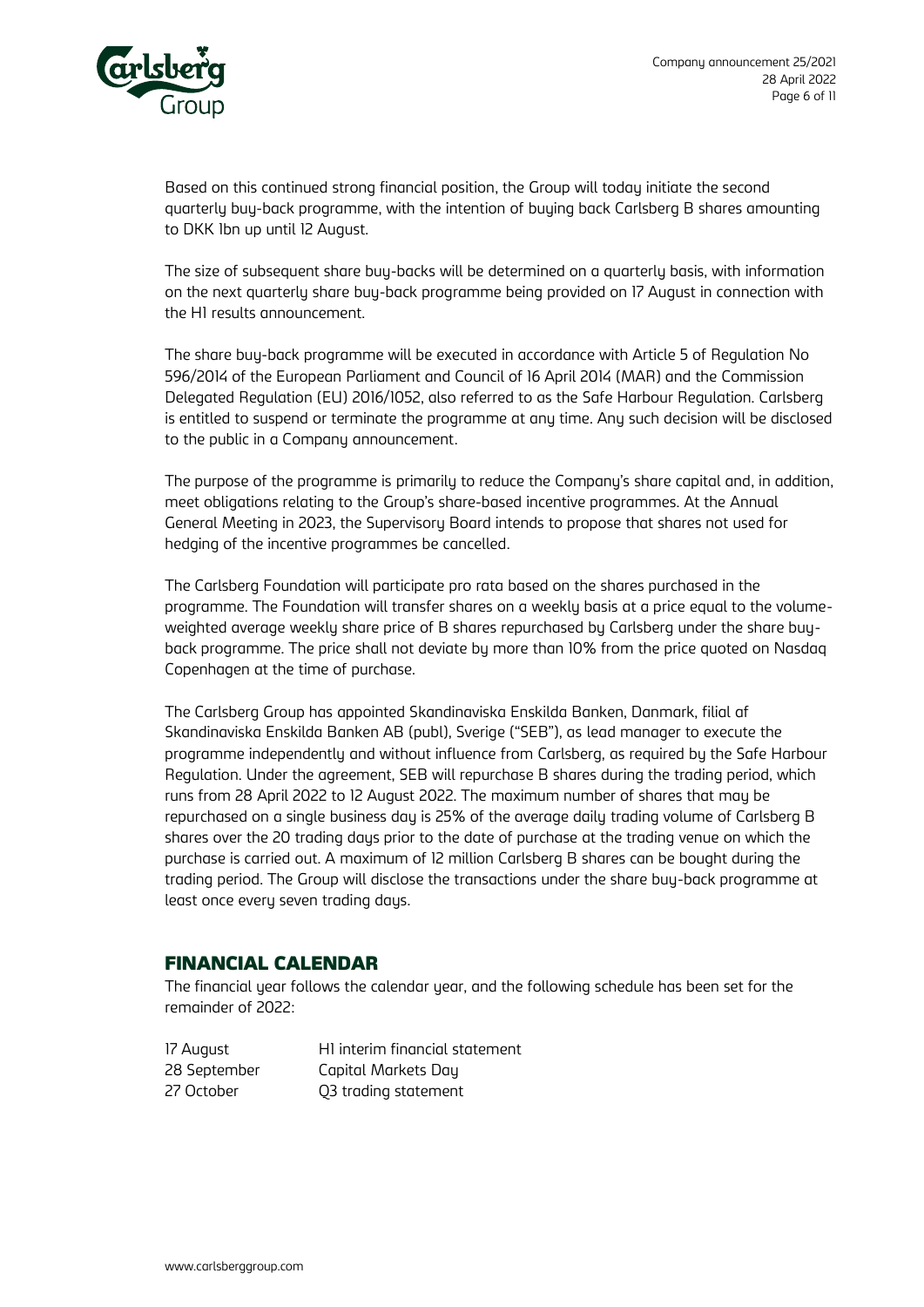

## FORWARD-LOOKING STATEMENTS

This Company announcement contains forward-looking statements, including, but not limited to, guidance, expectations, strategies, objectives and statements regarding future events or prospects with respect to the Group's future financial and operating results. Forward-looking statements include, without limitation, any statement that may predict, forecast, indicate or imply future results, performance or achievements, and may contain words such as "expect", "estimate", "intend", "will be", "will continue", "will result", "could", "may", "might" or any variations of such words or other words with similar meanings. Forward-looking statements are subject to risks and uncertainties that could cause the Group's actual results to differ materially from the results discussed in such forward-looking statements. Prospective information is based on management's then current expectations or forecasts. Such information is subject to the risk that such expectations or forecasts, or the assumptions underlying such expectations or forecasts, may change. The Group assumes no obligation to update any such forward-looking statements to reflect actual results, changes in assumptions or changes in other factors affecting such forwardlooking statements.

Some important risk factors that could cause the Group's actual results to differ materially from those expressed in its forward-looking statements include, but are not limited to: economic and political uncertainty (including interest rates and exchange rates), financial and regulatory developments, demand for the Group's products, increasing industry consolidation, competition from other breweries, the availability and pricing of materials used by the Group, cost of energy, production- and distribution-related issues, IT failures, market-driven price reductions, litigation, environmental issues and other unforeseen factors. The nature of the Group's business means that risk factors and uncertainties may arise, and it may not be possible for management to predict all such risk factors, nor to assess the impact of all such risk factors on the Group's business or the extent to which any individual risk factor, or combination of factors, may cause results to differ materially from those contained in any forward-looking statement. Accordingly, forward-looking statements should not be relied on as a prediction of actual results.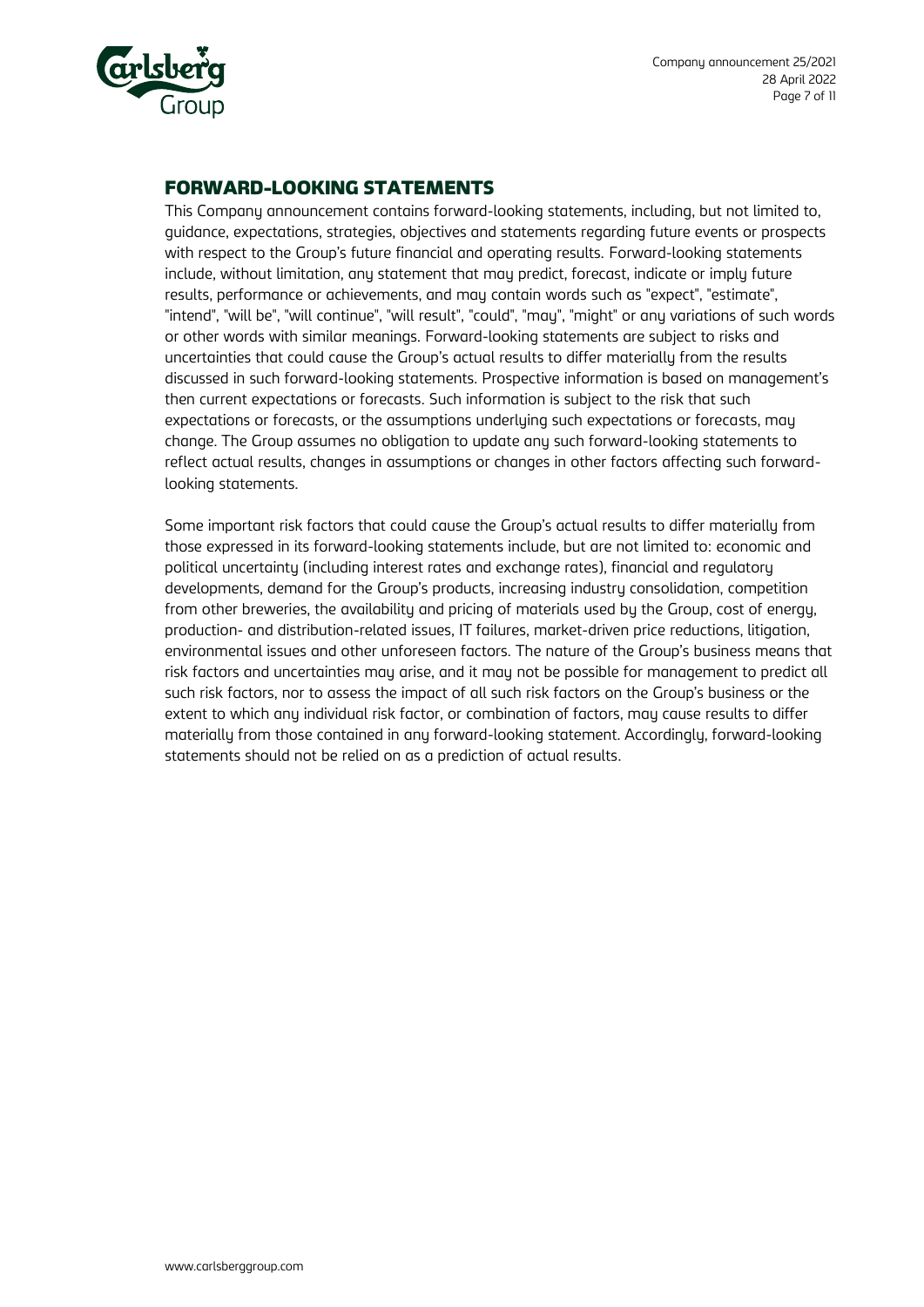

## VOLUME AND REVENUE, CONTINUING OPERATIONS

|                                     |        |                | <b>Change</b> |           |        | <b>Change</b>   |
|-------------------------------------|--------|----------------|---------------|-----------|--------|-----------------|
| Q1                                  | 2021   | <b>Organic</b> | Acq., net     | <b>FX</b> | 2022   | <b>Reported</b> |
| <b>Beer (million hl)</b>            |        |                |               |           |        |                 |
| Western Europe                      | 5.4    | 14.8%          | 0.0%          |           | 6.2    | 14.8%           |
| Asia                                | 10.4   | 9.1%           | $-1.1%$       |           | 11.2   | 8.0%            |
| Central & Eastern Europe            | 5.5    | $-3.4%$        | 0.0%          |           | 5.3    | $-3.4%$         |
| <b>Total</b>                        | 21.3   | 7.3%           | $-0.5%$       |           | 22.7   | 6.8%            |
| Other beverages (million hl)        |        |                |               |           |        |                 |
| Western Europe                      | 2.5    | 16.6%          | 0.0%          |           | 2.9    | 16.6%           |
| Asia                                | 1.4    | 20.7%          | $-0.3%$       |           | 1.7    | 20.4%           |
| Central & Eastern Europe            | 0.5    | 12.6%          | 0.0%          |           | 0.6    | 12.6%           |
| <b>Total</b>                        | 4.4    | 17.4%          | $-0.1%$       |           | 5.2    | 17.3%           |
| <b>Total beverages (million hl)</b> |        |                |               |           |        |                 |
| Western Europe                      | 7.9    | 15.4%          | 0.0%          |           | 9.1    | 15.4%           |
| Asia                                | 11.8   | 10.5%          | $-1.1%$       |           | 12.9   | 9.4%            |
| Central & Eastern Europe            | 6.0    | $-2.1%$        | 0.0%          |           | 5.9    | $-2.1%$         |
| <b>Total</b>                        | 25.7   | 9.1%           | $-0.5%$       |           | 27.9   | 8.6%            |
| <b>Revenue (DKK million)</b>        |        |                |               |           |        |                 |
| Western Europe                      | 5,029  | 36.2%          | 0.0%          | 2.2%      | 6,959  | 38.4%           |
| Asia                                | 4,989  | 16.5%          | $-2.1%$       | 6.3%      | 6,023  | 20.7%           |
| Central & Eastern Europe            | 1,782  | 8.2%           | 0.0%          | 1.2%      | 1,951  | 9.4%            |
| Not allocated                       | 4      | n.m.           | n.m.          | n.m.      | 3      | n.m.            |
| <b>Total</b>                        | 11,804 | 23.6%          | $-0.9%$       | 3.8%      | 14,936 | 26.5%           |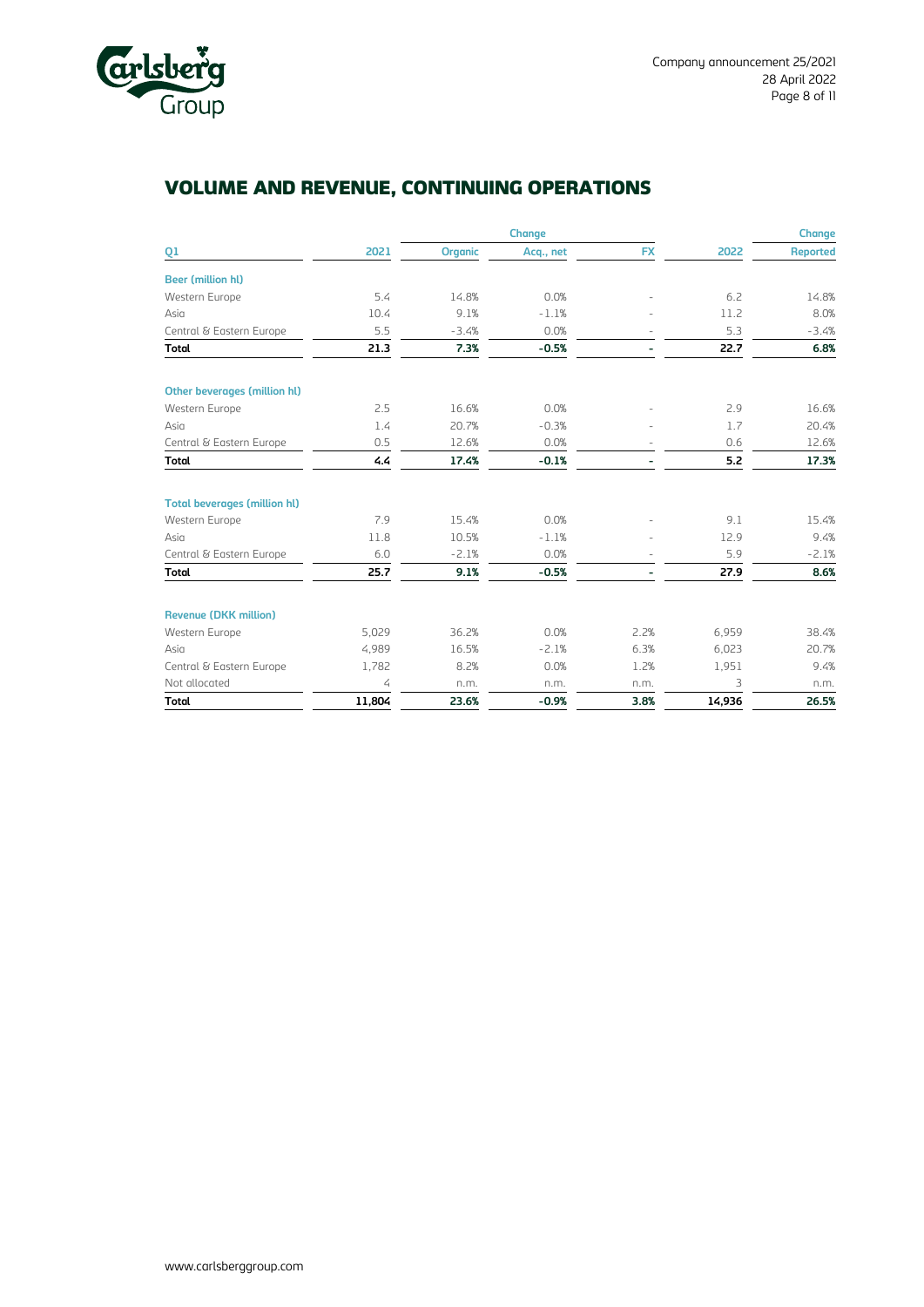

## APPENDIX

#### **RESTATED 2021 FIGURES**

On 28 March, the Carlsberg Group announced its decision to divest the Russian business, following Russia's invasion of Ukraine. Consequently, as of 1 January 2022 and until completion of the divestment, the Russian business will be presented as held for sale. The carve-out of the Russian business has multiple implications for its classification in and the presentation of the Group's financial statements. This is described in the Company announcement of 21 April 2022.

Restated figures for the regions, the Group and Russia are presented below and on the following pages.

#### **Restated 2021**

#### **Income statement**

|                                                            | H1        | H <sub>2</sub> |           |
|------------------------------------------------------------|-----------|----------------|-----------|
| <b>DKK</b> million                                         | 2021      | 2021           | 2021      |
| Revenue                                                    | 28,672    | 31,425         | 60,097    |
| Cost of sales                                              | $-14,925$ | $-16,603$      | $-31,528$ |
| <b>Gross profit</b>                                        | 13,747    | 14,822         | 28,569    |
| Sales and distribution expenses                            | $-7.190$  | $-7,682$       | $-14,872$ |
| Administrative expenses                                    | $-1,991$  | $-1,988$       | $-3,979$  |
| Other operating activities, net                            | 37        | 38             | 75        |
| Share of profit after tax of associates and joint ventures | 138       | 198            | 336       |
| Operating profit before special items                      | 4,741     | 5,388          | 10,129    |
| Special items, net                                         | $-174$    | 877            | 703       |
| Financial income                                           | 45        | 526            | 571       |
| Financial expenses                                         | $-319$    | $-676$         | $-995$    |
| Profit before tax                                          | 4,293     | 6,115          | 10,408    |
| Income tax                                                 | $-1,106$  | $-1,183$       | $-2,289$  |
| Profit from continuing operations                          | 3,187     | 4,932          | 8,119     |
| Net result from Russian operations held for sale           | 326       | $-436$         | $-110$    |
| Profit for the period                                      | 3,513     | 4,496          | 8,009     |
| <b>Attributable to:</b>                                    |           |                |           |
| Non-controlling interests                                  | 486       | 677            | 1,163     |
| Shareholders in Carlsberg A/S (net profit)                 | 3,027     | 3,819          | 6,846     |
| <b>DKK</b>                                                 |           |                |           |
| Earnings per share of DKK 20                               | 20.9      | 26.7           | 47.6      |
| Continuing operations                                      | 18.7      | 29.7           | 48.4      |
| Russian operations held for sale                           | 2.2       | $-3.0$         | $-0.8$    |
| Diluted earnings per share of DKK 20                       | 20.9      | 26.5           | 47.4      |
| Continuing operations                                      | 18.7      | 29.5           | 48.2      |
| Russian operations held for sale                           | 2.2       | $-3.0$         | $-0.8$    |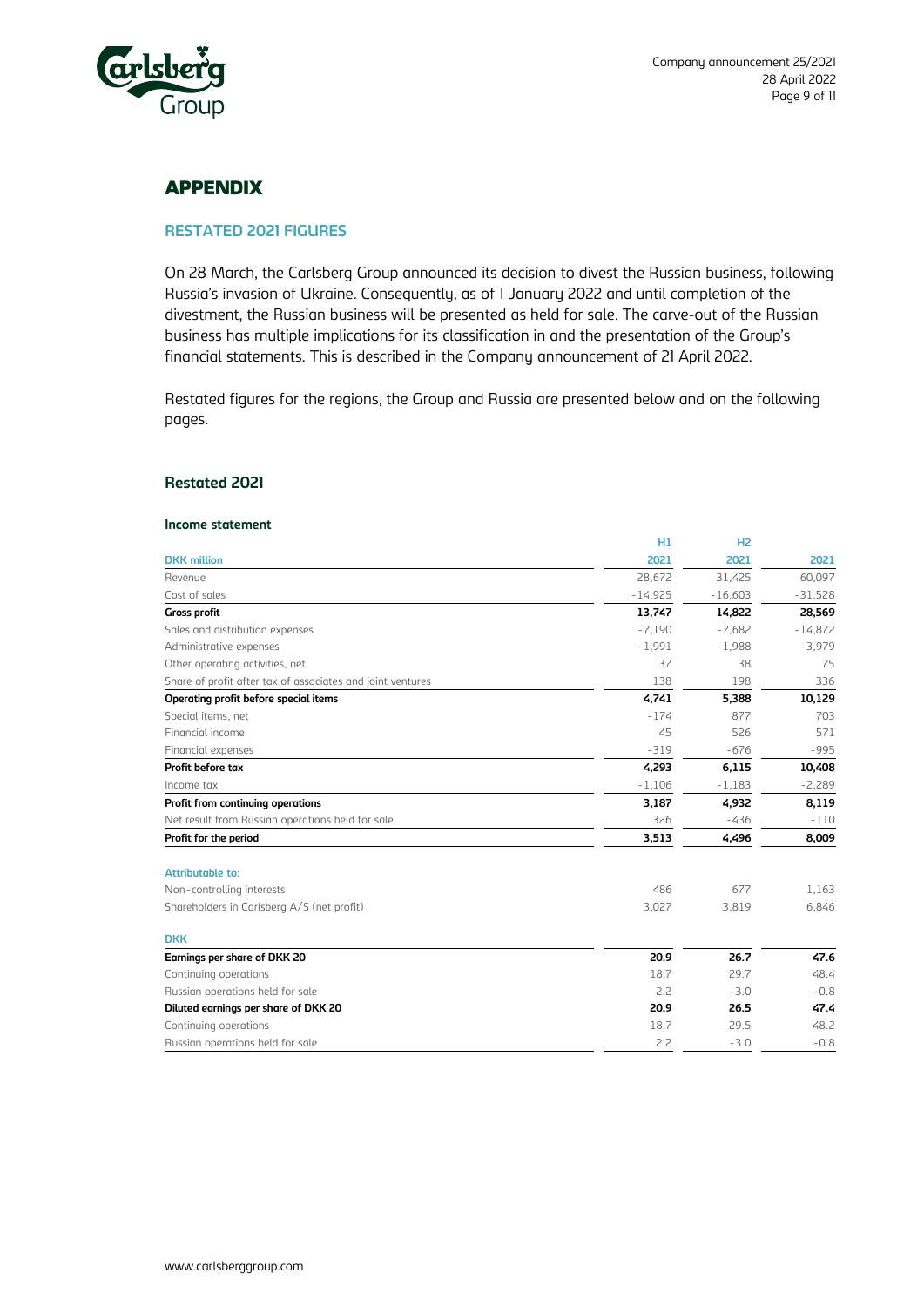

## **Restated 2021, continuing operations**

|                              | 01     | 02     | 03     | 04     | H1     | H <sub>2</sub> |        |
|------------------------------|--------|--------|--------|--------|--------|----------------|--------|
|                              | 2021   | 2021   | 2021   | 2021   | 2021   | 2021           | 2021   |
| <b>Beer (million hl)</b>     |        |        |        |        |        |                |        |
| Western Europe               | 5.4    | 8.9    | 8.4    | 7.0    | 14.3   | 15.4           | 29.7   |
| Asia                         | 10.4   | 10.8   | 11.3   | 6.6    | 21.2   | 17.9           | 39.1   |
| Central & Eastern Europe     | 5.5    | 8.4    | 9.5    | 6.6    | 13.9   | 16.1           | 30.0   |
| <b>Total</b>                 | 21.3   | 28.1   | 29.2   | 20.2   | 49.4   | 49.4           | 98.8   |
| Other beverages (million hl) |        |        |        |        |        |                |        |
| Western Europe               | 2.5    | 3.2    | 3.5    | 3.2    | 5.7    | 6.7            | 12.4   |
| Asia                         | 1.4    | 1.3    | 1.3    | 1.3    | 2.7    | 2.6            | 5.3    |
| Central & Eastern Europe     | 0.5    | 0.9    | 0.9    | 0.4    | 1.4    | 1.3            | 2.7    |
| <b>Total</b>                 | 4.4    | 5.4    | 5.7    | 4.9    | 9.8    | 10.6           | 20.4   |
| <b>Revenue (DKK million)</b> |        |        |        |        |        |                |        |
| Western Europe               | 5.029  | 8,803  | 8,988  | 7,681  | 13,832 | 16,669         | 30,501 |
| Asia                         | 4,989  | 5,086  | 5,497  | 3,887  | 10,075 | 9,384          | 19,459 |
| Central & Eastern Europe     | 1.782  | 2.972  | 3,287  | 2.087  | 4.754  | 5,374          | 10,128 |
| Not allocated                | 4      | 7      | 1      | $-3$   | 11     | $-2$           | 9      |
| Beverages, total             | 11,804 | 16,868 | 17,773 | 13,652 | 28,672 | 31,425         | 60,097 |
| Non-beverage                 |        |        |        |        |        |                |        |
| <b>Total</b>                 | 11,804 | 16,868 | 17,773 | 13,652 | 28,672 | 31,425         | 60,097 |

| Total                                                      | 4,741  | 5,388  | 10,129   |
|------------------------------------------------------------|--------|--------|----------|
| Non-beverage                                               | $-7$   | $-1$   | $-8$     |
| Beverages, total                                           | 4,748  | 5,389  | 10,137   |
| Not allocated                                              | $-631$ | $-716$ | $-1,347$ |
| Central & Eastern Europe                                   | 1,035  | 1,222  | 2,257    |
| Asia                                                       | 2,601  | 2,254  | 4,855    |
| Western Europe                                             | 1,743  | 2,629  | 4,372    |
| <b>Operating profit before special items (DKK million)</b> |        |        |          |
| Total                                                      | 6,698  | 7,669  | 14,367   |
| Non-beverage                                               | $-1$   | 10     | 9        |
| Beverages, total                                           | 6,699  | 7,659  | 14,358   |
| Not allocated                                              | -594   | $-637$ | $-1,231$ |
| Central & Eastern Europe                                   | 1,331  | 1,531  | 2,862    |
| Asia                                                       | 3,323  | 3,236  | 6,559    |
| Western Europe                                             | 2,639  | 3,529  | 6,168    |

#### **Operating margin (%)**

| <b>Total</b>             | 16.5   | 17.1        | 16.9 |
|--------------------------|--------|-------------|------|
| Non-beverage             | -      | $\sim$      |      |
| Beverages, total         | 16.6   | 17.1        | 16.9 |
| Not allocated            | $\sim$ | <b>Sec.</b> |      |
| Central & Eastern Europe | 21.8   | 22.7        | 22.3 |
| Asia                     | 25.8   | 24.0        | 24.9 |
| Western Europe           | 12.6   | 15.8        | 14.3 |
|                          |        |             |      |